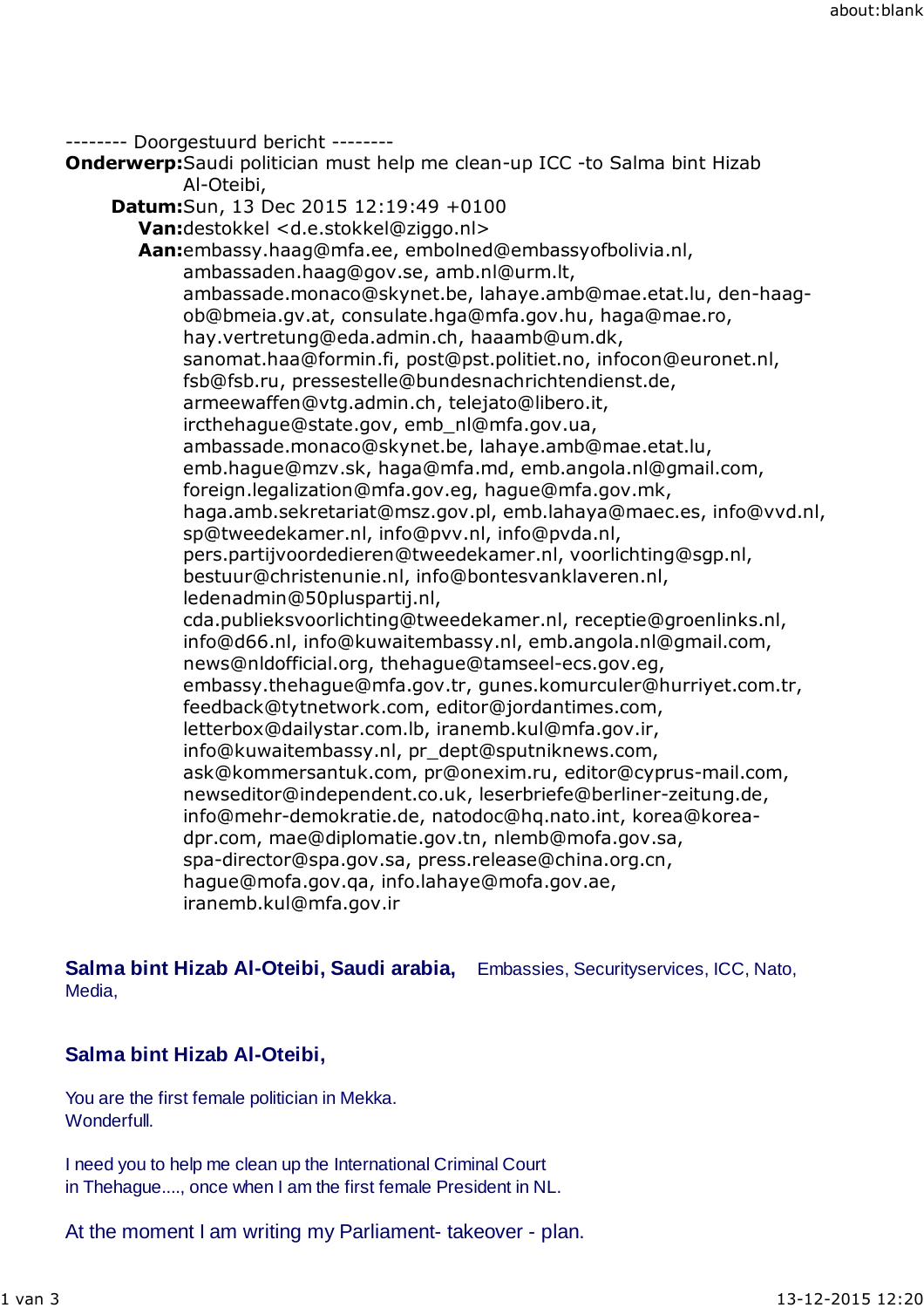I don't want a civil war in NL, but the Ministry of Common Affairs & Ministry of Justice do!

http://www.desireestokkel-nl.net/zakenparlement.html

Its important that you ignore the UN & EU as much as possible.

Its fine when you join talks within the ArabLeague.

its also fine when you communicate with Embassador too.

Ignore many NGOs as you possibly can; they all support ICC-personnel that organizes killings on individuals

Don't start talks with ICC, because ICC-staff will push you into criminal constructions you can not controle.

Good luck to you!

**DesireeStokkel donkerelaan 39 2061jk bloemendaal**

**ICClawcase against NL OTP-CR-407/07 www.desireestokkel-nl.net**



https://www.youtube.com/channel/UCbRO9u-TupdS0MQuHJ7nYQQ

afmelden: d.e.stokkel@ziggo.nl Pas de Grondwet - Mensenrechtenverdragen - VN-verdrag toe; maak van jezelf geen oorlogsmisdadiger in Holland.

http://www.grondwet-republiek-nederland.simpsite.nl/